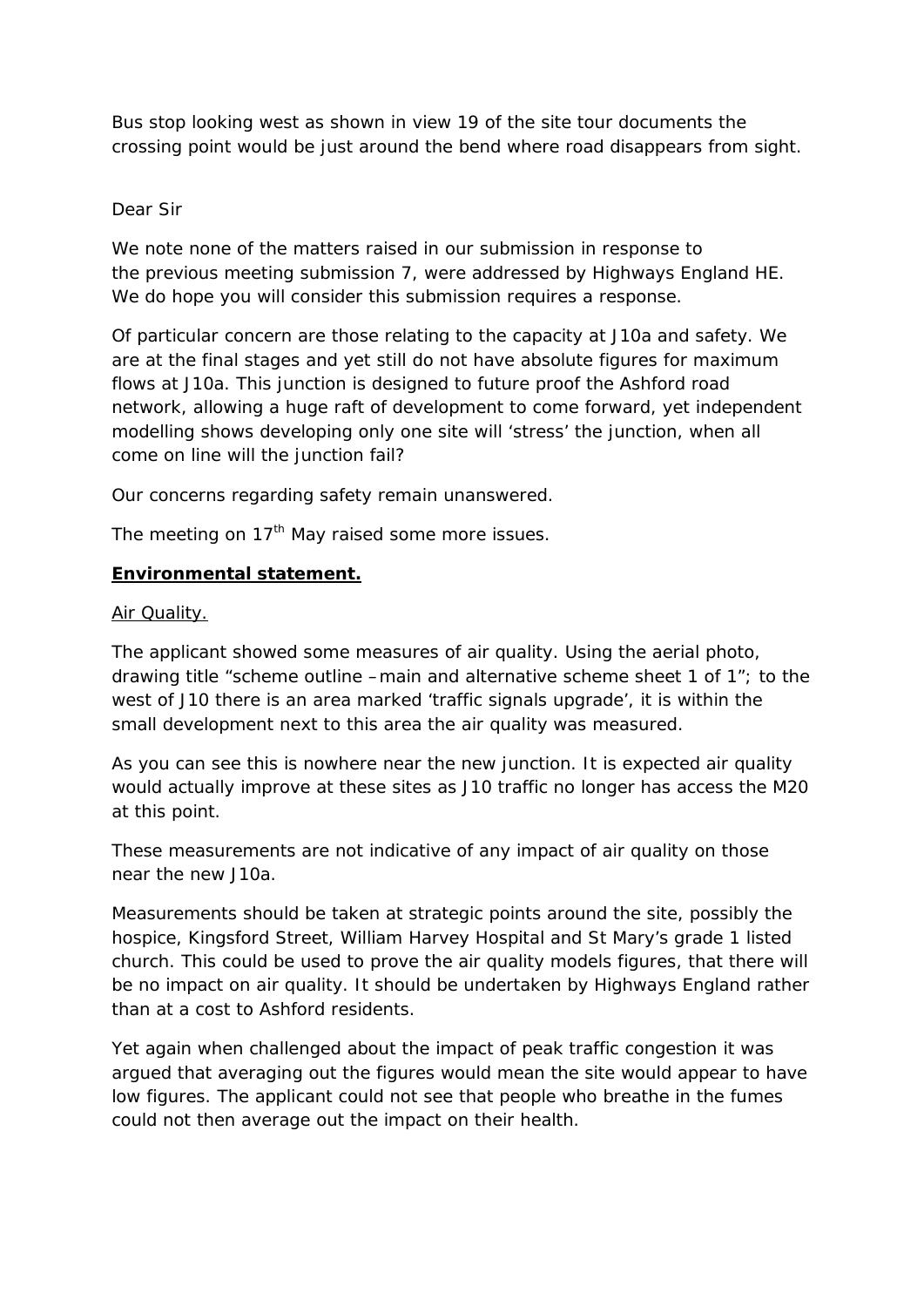The WHO World Health Statistics 2017 published on May 17<sup>th</sup> showed deaths due to poor air quality in the UK were higher than comparable countries. (25.7/100000)

The WHO called on policy makers to tackle the toxic air crisis. Despite the inspector repeatedly asking for details of mitigation this was ignored by the HE representative.

# **Village Alliance asks that rather than massaging the statistics the applicant should show greater mitigation and monitoring.**

# Nature Conservation.

In discussion with Natural England it was noted they could not comment on anything other than procedural aspects of a plan until the DCO has been granted. Thus the lack of comment should not be taken as agreement, just that procedure has been followed.

We note that, although Great Crested Newts are prevalent in the area, they were not found in the latest inspection of the ponds due to be removed. Regardless of this last survey procedures should be followed to ensure colonies that have been missed are saved and relocated.

## Noise.

At present the M20 to the east of J10 runs in a deep cutting; this minimises the noise to surrounding properties. Testing should be undertaken to ensure the impact of the stop start traffic in queues at the higher elevations of J10a and the slip roads is recorded and further mitigation put in place if the impact is greater than expected.

# Vibration.

HE is not intending to measure the impact of this on the surrounding houses. Both Redburr and RansleyKennels are listed buildings, built over 500 years ago they do not have foundations, the impact on the properties structure should be assessed.

## Effects on all travellers

It is essential the Highfield Lane turning loop is in place before work on J10a begins. Recent failures of the J10 traffic lights (wrong phasing) has meant hours of queues forming along the main roads and rat running has become a daily problem.

Barrey Road exit onto the A2070 is still a serious issue to local people and should be addressed simultaneously by KCC and HE.

We still feel the modelling uncertainties have not been addressed.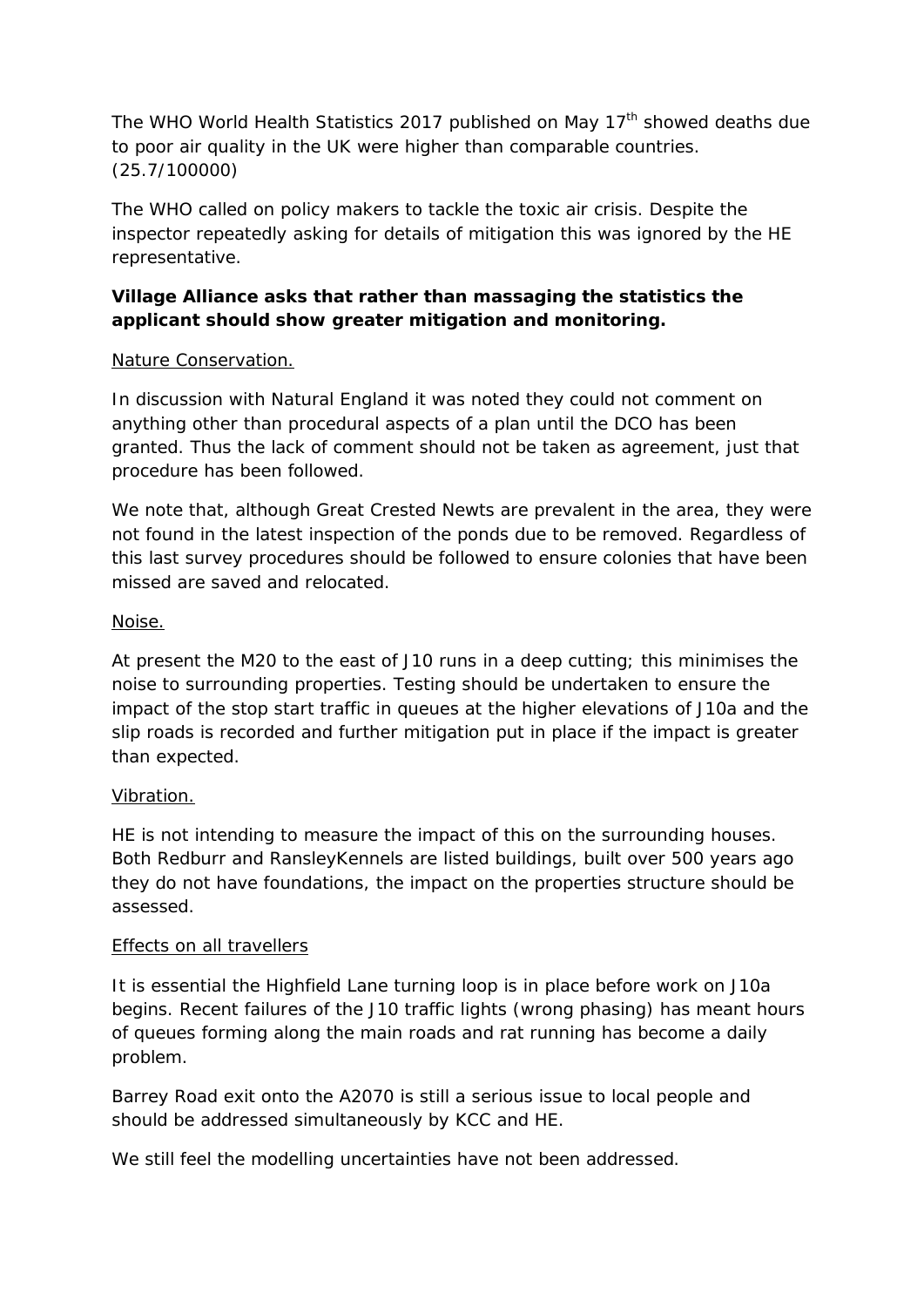Safety on the Kingsford Street Bridge crossing the M20. We have included several images taken to show the dangers faced when crossing the A20.

This is a major concern. Despite a reduction in speed along the A20 approaching J10a and thus the point where the path over the bridge crosses the A20 we do not feel this makes the crossing safe.

At present pedestrians can cross J10 via a set of signalised crossings. These are not proposed at J10a thus the only designated crossing will be via the Kingsford Street Bridge. To suggest they wait and see if anyone uses it seems a completely inappropriateresponse to safety concerns. The point where the bridge meets the A20 has no pathway in either direction. To cross the road you have to walk along the verge until you can see the traffic. Please do view the attached video showing the dangers of the site. The Bockham Lane junction is an accident black spot.

There needs to be a path running east stopping opposite Bockham lane this would link it to the bus stop and a signalled crossing at the bridge to allow horse riders and vulnerable pedestrians to cross the A20 in safety.

This has to be part of the initial plans and not added later.

Road Drainage and Water environment.

Please note the pumping station at Highfield lane needs to be upgraded not just moved.

It is a concern that no local representatives were at the meeting with service suppliers.

What guarantees do we have that power and telecoms will not be disrupted? Can we have a named contact that would be responsible for solving theses issues?

Combined and cumulative effects

To suggest the impact of Operation Stack should not be considered seems short sited. The government are proposing spending 250 million pounds on a tarmac holding pen that will have to be accessed from a new slip road between J10a and J11. It is expected 4000 vehicles will be accommodated the remaining 10000 will have to queue along the M20 to filter through the site before crossing the channel.

It is also suggested that post Brexit the area might be used for customs clearance. To suggest it wont happen is to ignore all HE plans for this area.